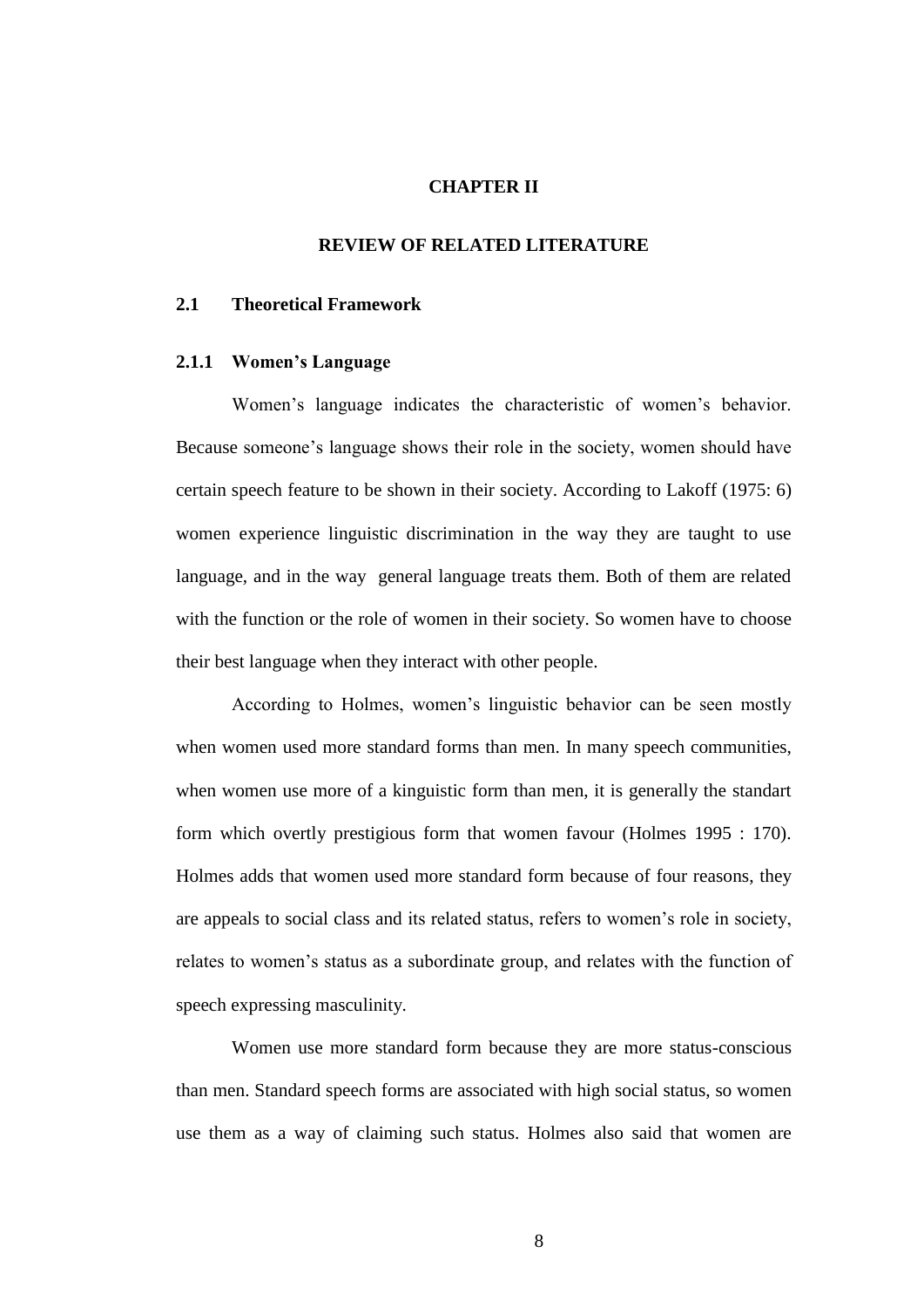actually lack of status in the society, so they try to acquire it by using standard speech forms. Holmes in his research found that women who work in public places or services tend to use more standard form than women who stayed at home. Those women who work outside are habitually interacted with other people who use standard forms too, so it is had effect on their own usage.

The second reason they use more standard forms is women have role as guardian of social"s values. The fact that women use more standard forms than men points to the way society tend to expect better behavior from women than from men (Holmes 1995 : 72). Standard forms are commonly associated with more formal and less personal interactions so the society expects women to use them because women are serving as models for children"s speech. women are also designated the role of modeling correct behavior in the community.

Then women's use of more standard forms is related with their place to be the subordinate group. People who are subordinate must be polite, they must avoid offending men so they must speak politely and carefully. By using more standard speech, women are looking after their need to be valued by the society and avoiding offence to othres (Holmes 1995 : 173). It is also suggested that women use it in order to be more promising to the people whom they are talking. The last reason of the using of standard form is because standard forms are associated with female values and femininity. In the other hand, women don"t use vernacular forms because they don"t want the society looks their masculinity than their femininity.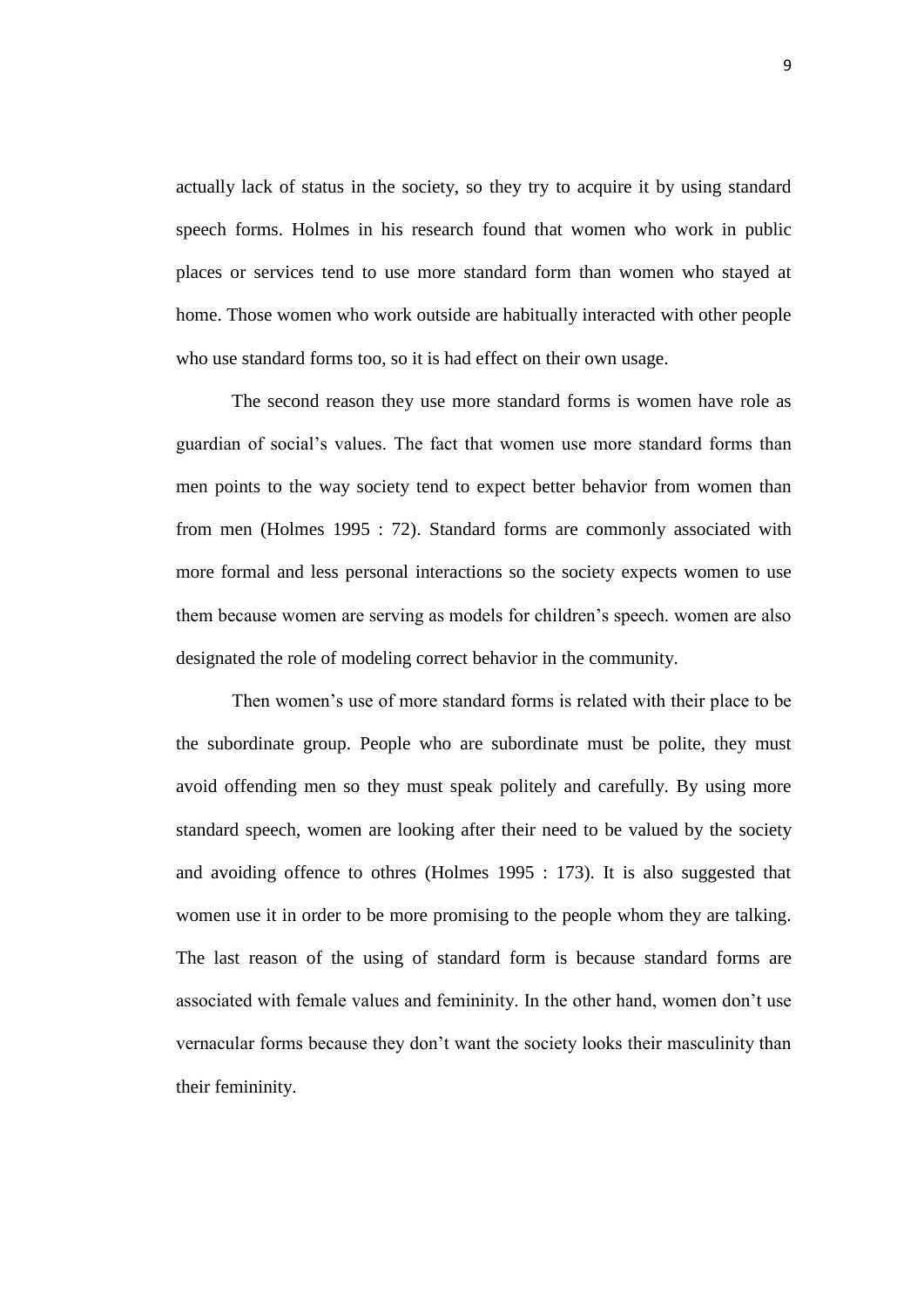### **2.1.2 Women"s Speech Features**

The women"s speech features here are based on Lakoff"s theory. Lakoff is an American Sociolinguist who had investigated the difference between men and women language. In her book entitled *"Language and Woman's Place"*, she wrote about the women's speech features. Her finding became the first trigger for the other sociolinguists to do the same research on language and gender. Lakoff characterized women"s speech features as follow

### **2.1.2.1 Lexical Hedges or Filler**

Lakoff say that hedging is one of characteristic of woman's language. It expresses a lack of confidence and reflects of woman"s insecurity. Hedges are linguistic forms such as *I think,I'm sure, you know, sort of and perhaps.* These words express the speaker's certainty or uncertainty in a conversation. Poynton (1989: 71) say that "hedge is variety of means by which one can say something a little short of indicating that something categorally is, or is not, the case". By hedges, refers to the frequent use of such phrases as sort a or sort of, like, you know, well, kind a, kind of, I guess, and, it seems like.

#### 2.1.2.2 **Tag Questions**

Tag question is a syntactic device listed by Lakoff, which may express uncertainty, for Example: "Her dress is very old fashion, isn't it?". Tag question is used when the speaker is stating a claim, but lacks full confidence about that claim which conveyed to other people. According to Lakoff, tag question might be used by female speakers to ask confirmation whether the hearers agree about what they have just said or not. A tag question does not force agreement on the addressee.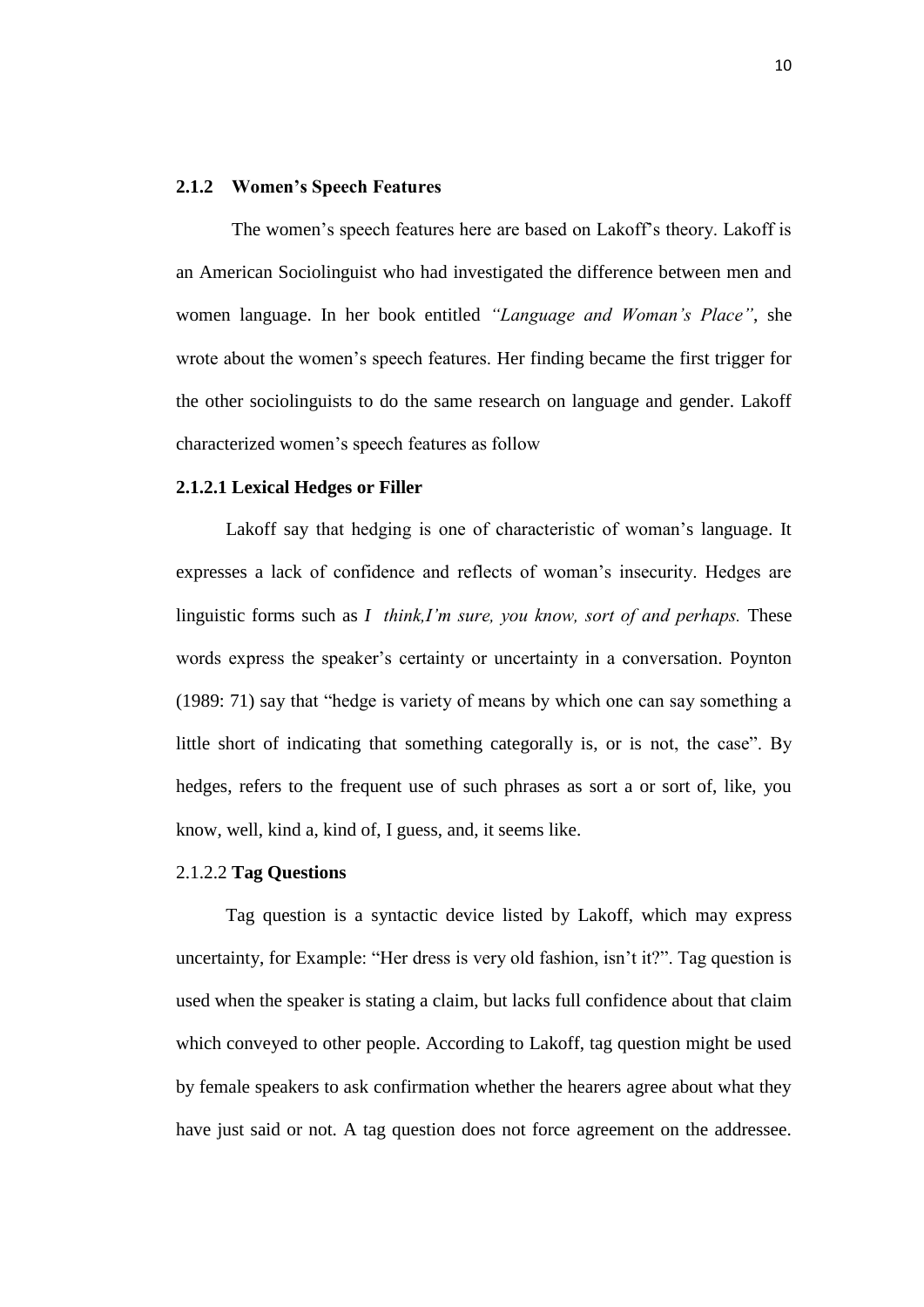Sometimes we find a tag question is used in cases in which the speaker knows the addressee well what the answer must be, and doesn't need confirmation, for example: "It is pretty cold right here, isn't it?".

### **2.1.2.3 Rising Intonation on Declaratives**

Related to the use of syntactic rule, Lakoff found a widespread difference perceptible in women"s intonational patterns. There is a peculiar sentence intonation pattern found in English only among women which has the form of declarative answer to a question, and is used as such, but has the rising inflection typical of yes no question, as well as being especially hesitant. The effect is as though one were seeking confirmation, though at the same time the speaker may be the only one who has the requisite information (Lakoff 1975:17)

- a) When will dinner be ready?
- b) Oh . . . around six o'clock?

Sentence (a) is put in the position of having to provide confirmation, and (b) in unsure because it is as though that at six o'clock, if that's  $OK$  with (a), if (a) agree. Here it is found that the unwillingness to assert an opinion carried to an extreme. Those sorts of speech pattern are taken to reflect something real about character and play a part in not taking a woman seriously or trusting her with any real responsibilities, since "she can"t make up her mind" and "isn"t sure of herself"

Lakoff adds that such declarative features are probably part of general fact that women"s speech sound much more polite than men"s. One aspects of politeness is as when women are leaving a decision open, not imposing other"s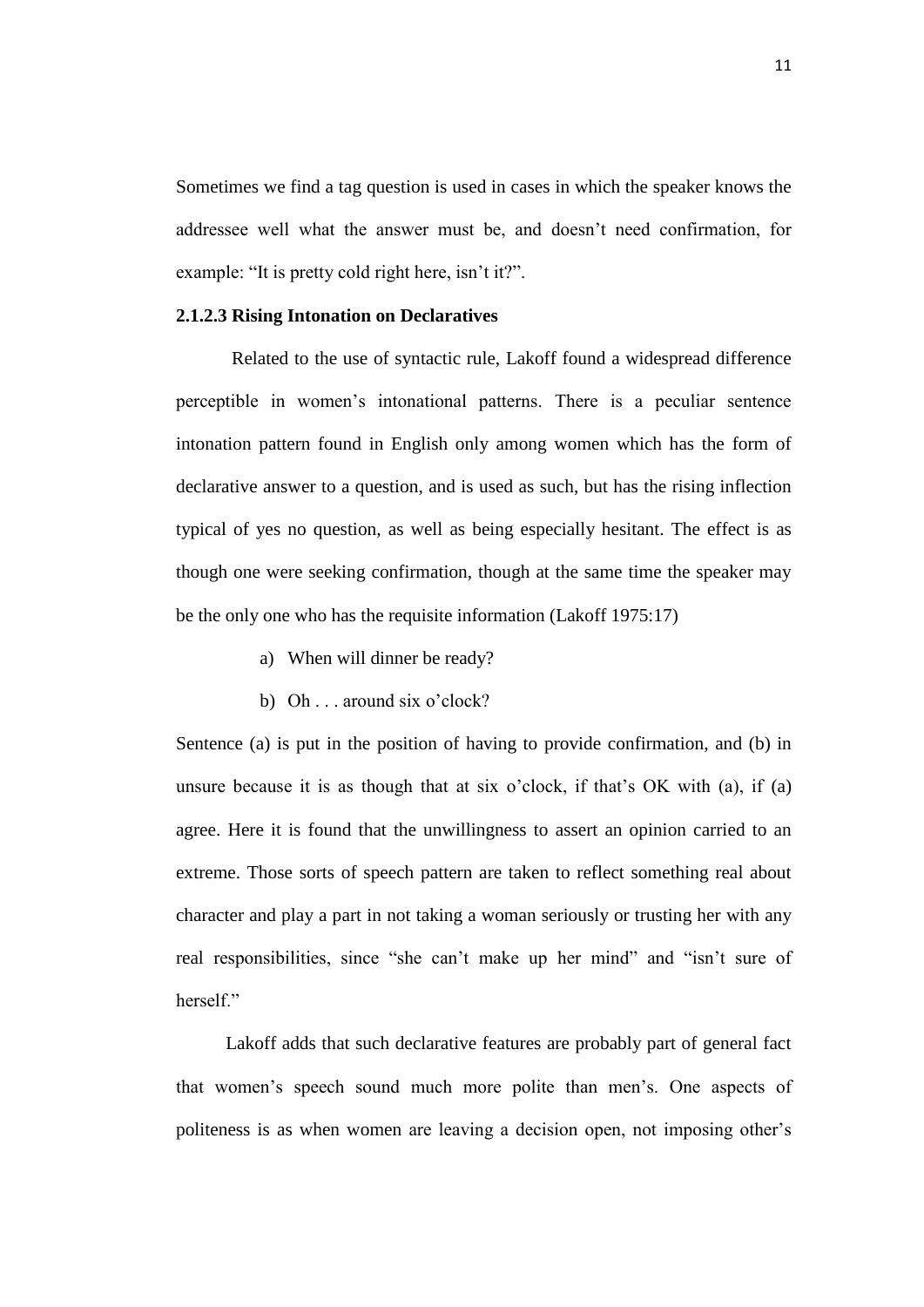mind, or views, or claims on anyone else. In addition, tag question is also a polite statement, n that it does not force agreement or belief on the addressee.

# **2.1.2.4 "Empty" Adjective**

There is a group of adjectives which have, besides their specific and literal meanings, another use, that of indicating the speaker"s approbation or admiration. It is called "empty adjectives, which only convey an emotional reaction rather than specific information. Some of these adjectives are neutral as to sex of speaker: either men or women may use them. But another set seems, in its figurative use, to be largely confined to women"s speech. representive list of both speech are neutral and women's only.

| <b>Neutral</b> | <b>Women only</b> |
|----------------|-------------------|
|                |                   |
| Great          | Adorable          |
| Terrific       | Charming          |
| Cool           | Sweet             |
| <b>Neat</b>    | Lovely            |
|                | Divine            |

Lakoff argued that for a man to stray into women's column will damage his reputation, than women are freely to use the neutral words. A woman use women"s words without risks. Besides that, woman has a choice between the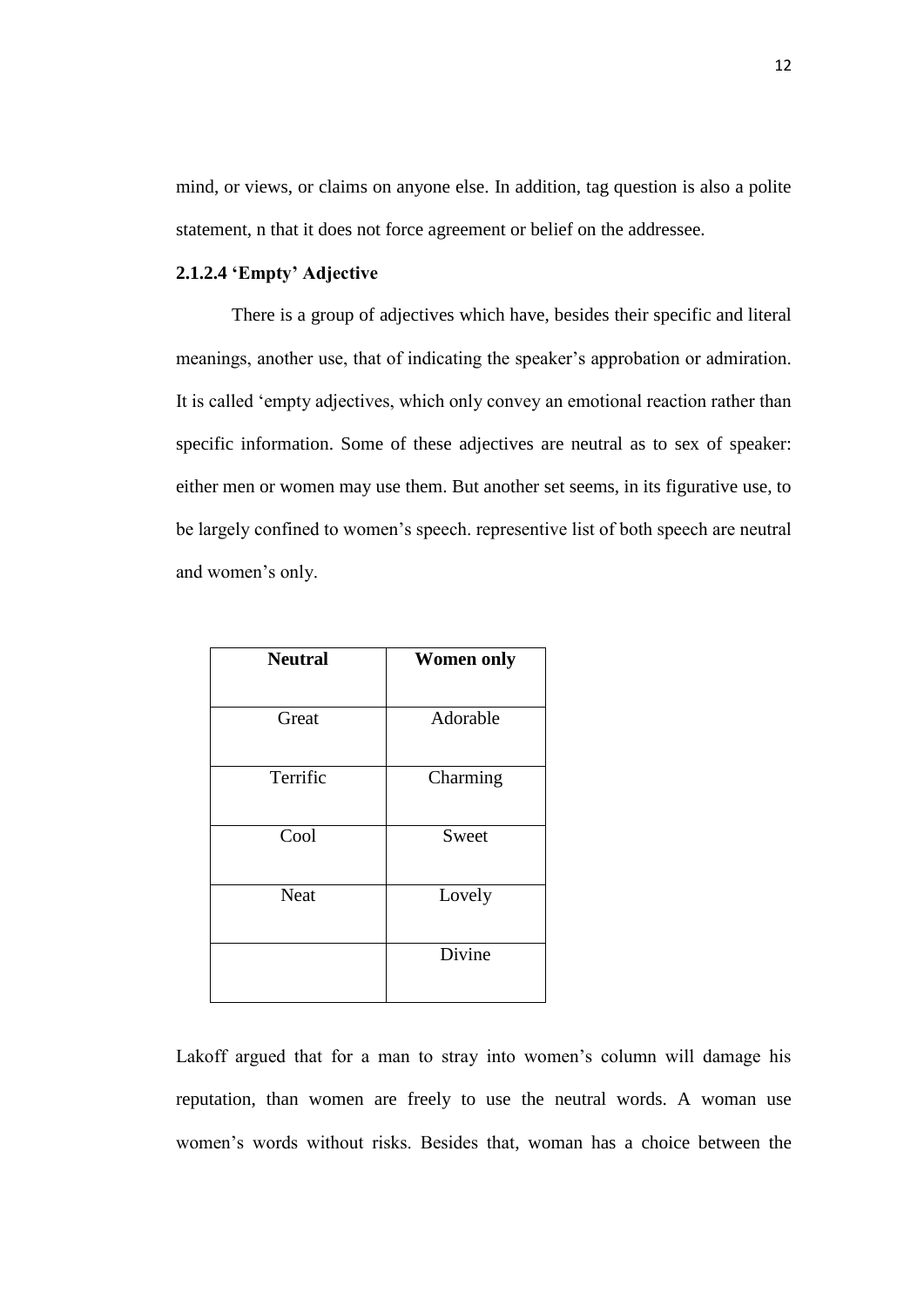neutral words and women"s words but men are not. Women may be suggesting very different things about her own personality and her view of the the subject matter by her choice of words of neutral or women's words (Lakoff 1975:12).

## **2.1.2.5 Precise Color-Term**

Women"s language shows up in all level of the grammar of English (Lakoff 1975:8). We find differences in the choice and frequency of lexical items, as like in the situations in which certain syntactic rules are performed, in intonational and other super segmental patterns. Lakoff gives the example of the lexical difference when women make more precise in naming colors, as like mauve, plum, beige, ecru, lavender, magenta, aquamarine, etc are unremarkable in a woman"s active vocabulary, but most men don"t use it. When women use the words like "lavender" or "mauve", men considered such a question trivial and irrelevant with the real world.

The discrimination of color is relevant for women rather than for men happened since women are not expected to make decision on important matters, such as what kinds of job to hold, they are relegated the noncrucial decisions as a sop. Deciding whether to name a color "lavender" or "mauve" is one such sop ( Lakoff:1975:9). When man say the name of color that usually used by women, one might will conclude he was imitating a woman sarcastically or as a homosexual or an interior decorator.

# 2.1.2.6 **Intensifiers**

The kinds of intensifiers that indicate more characteristic of women's language are so, just, very, and quite. Lakoff argued that intensive "so" is more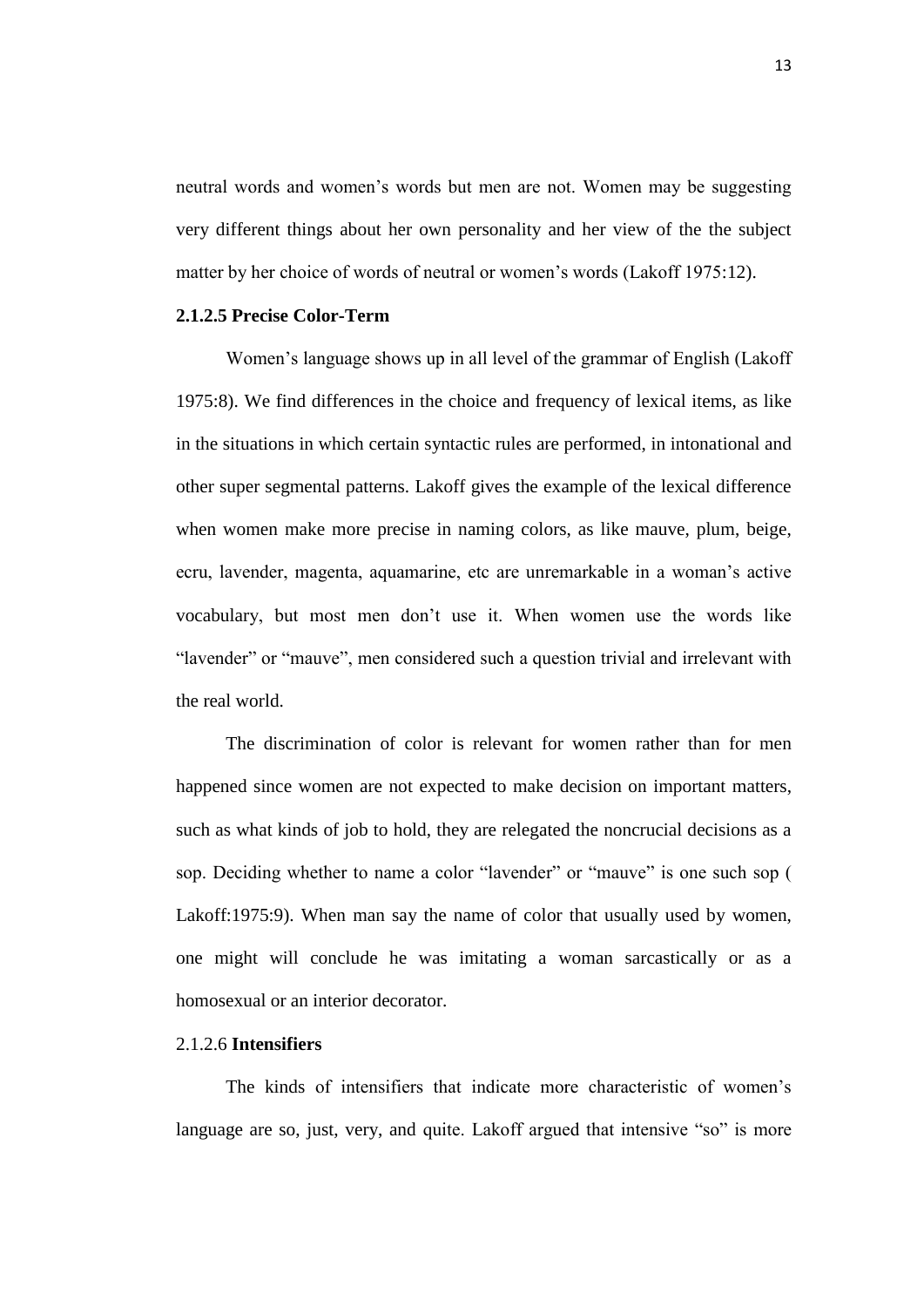frequent in women"s than men"s language, although men can also use it. We have an attempt to hedge on one"s strong feelings, as though to say: I feel strongly about this but I dare not make it clear how strong. To say, "I like him very much, "would be to say precisely that you like him to a greet extent. To say, "I like him so much" weasels on that intensity: again, a device you"d use if you felt it unseemly to show you had strong emotions, or to make strong assertions, but felt you had to say something along those lines anyway (Lakoff 1975:55). Substituting an intensifier like so for absolute superlative (like, very, really, utterly) seems to be way of backing out of committing oneself strongly to an opinion.

# 2.1.2.7 **Hyppercorrect grammar**

Hyppercorrect grammar is the consistent use of standart verb forms. Women are not supposed to talk rough. It has been found that from a very young age, little boys drop their ing"s much more do little girls: boys say" singin", "goin", and so on, while girls are less appropriate to use it. Similarity little boys are less appropriate than little girls to be scolded for saying "aint"t" or at least they are scolded less severely, because "ain"t" is more appropriate to remain in their vocabularies than in their sister. Generally women are viewed as being the preserves of literary and culture, Jespersen as cited in Lakoff remarks that women are more prone to neologism than men and hence more likely to be originators of linguistic change. (Lakoff 1975:55)

# **2.1.2.8 "Superpolite" Form**

Lakoff said that women tend to be more polite than men, not just in these ways, using affective in order to show support for another speaker and asking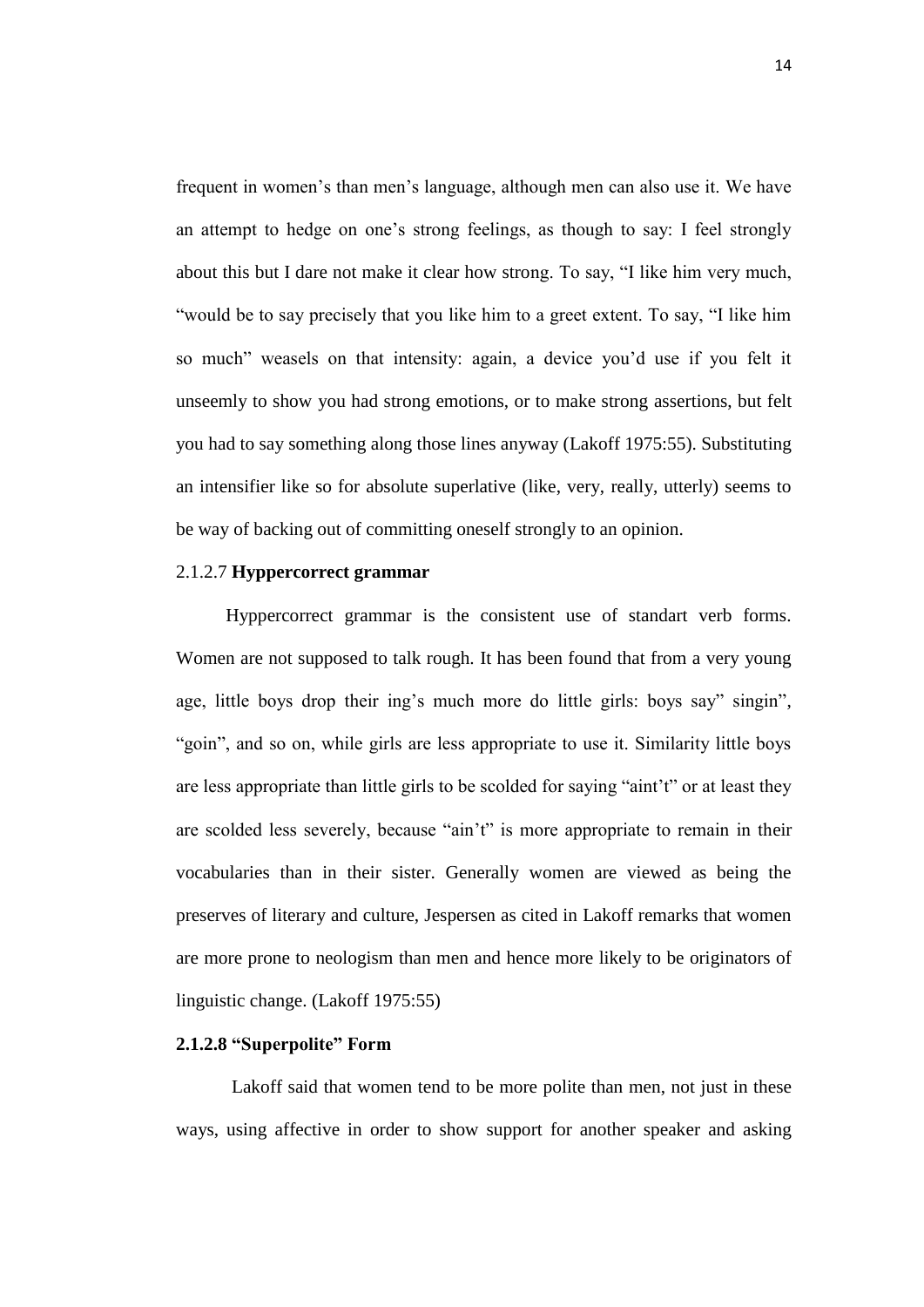question to involve someone in the conversation. Women are supposed use more "superpolite forms" than men, that is the use of indirect requests ( saying please and thank you ). For example: "Please close the door". As we know, politeness is really related to women"s behavior as their part of identity.

#### **2.1.2.9 Avoidance of Strong Swear Words**

Swear word is commonly used by men. Swearing is not only related to gender but also social class. Therefore, there is deference between women and men in using swear words. Lakoff (in Fasold, 1990: 103) points out that for most part, women are not expected to use strong expletives, such as "damn" or "shit", but they are encouraged to substitute weaker ones like "oh dear", "goodness", or "oh fudge". The choice of particle is to show how strong one allows oneself to feel about something, so that the strength of an emotion conveyed in a sentence corresponds to the strength of the particle.

### **2.1.2.10 Emphatic Stress**

Emphatic stress is a typical of special stress that is given by the speaker to some word in a sentence, usually to single out, compare, correct or clarify things. Women like to use words which are used to emphasize the utterance or strengthen the meaning of an utterance. Women like to use emphatic stress to strengthen the strength of an assertion, for example "He is really handsome!" and "It was a brilliant performance." The word brilliant is one example of emphatic stress that used to strengthen the meaning of the utterance.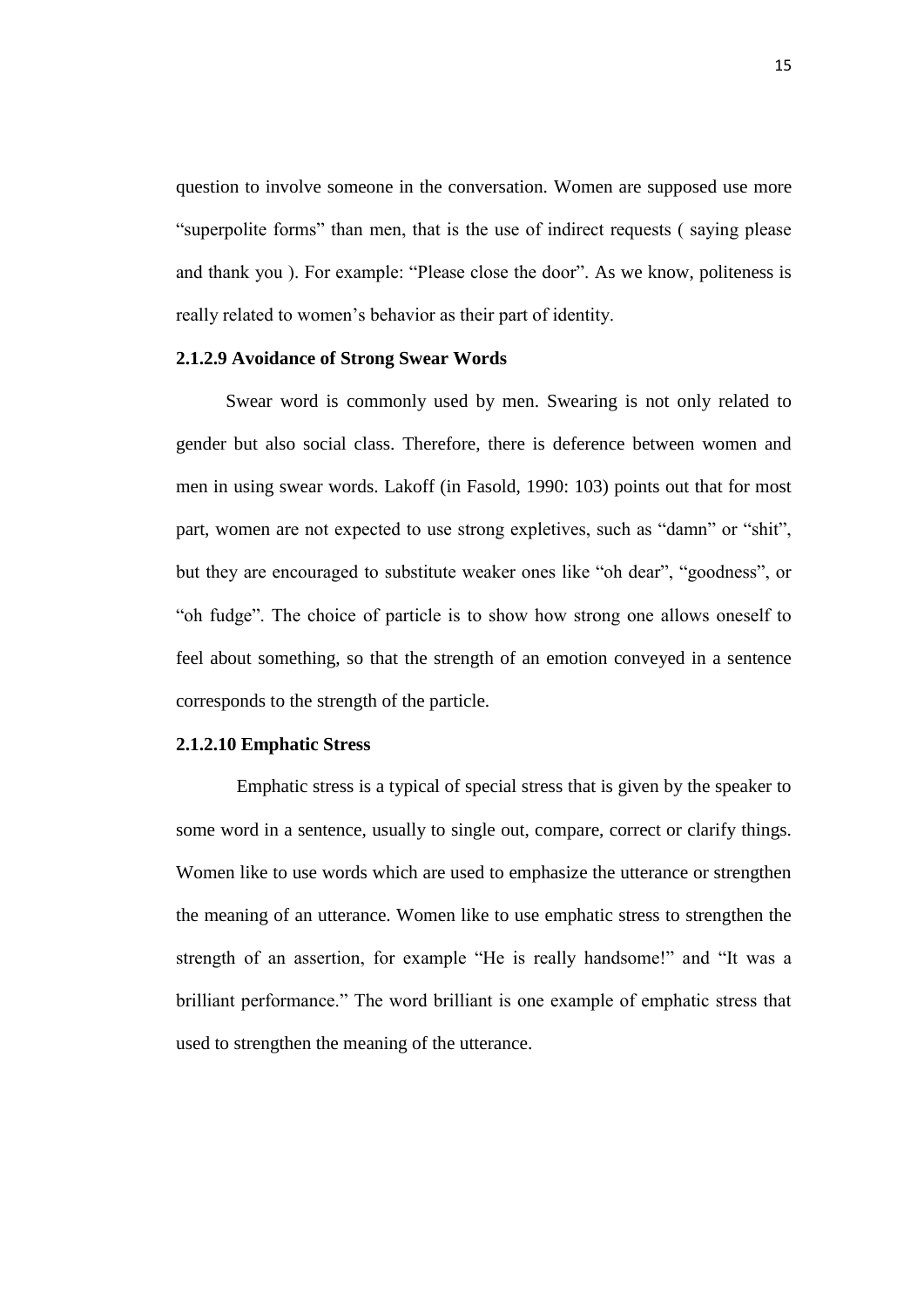### **2.1.3 Previous Study**

There are some studies suppoting this research that have relation to women"s speech features theory, First is a study about *women speech features that used in Sex and The City movie,*by Futika Permatasari (2009). She analyzed the speech features that used by all women character in this movie. The writer analyzed this movie used Lakoff"s theory. She found that the characters in Sex and The City movie are lack of confident and showed their powerlessness. This study is related with modern women since this movie ia about social life in this era. The women"s characters are also almost same with many women in this era whom like to have party and socialize with other modern people.

Second study is *women speech style in "desperate housewives" TV series,* by Nuri Februarini (2008). In Nuri study analyzed about women and men characters speech style using speech style theory. She used eight types of women"s speech features as seen through Lakoff"s theory then elaborated it by the classification, the frequencies, and the reason of the using of women speech style. She emphasized her study only on the women speech style and conventional strategies but this study will have deeper analysis of ten types of women"s speech features used by characters in the movie.

Menwhile, this study analysis about the Women"s Speech Features in *The Iron Lady* movie. The previous study is extremely different with the recent writer research. The recent research uses uses movie with the tittle *The Iron Lady*. The writer the main character. The writer focuses on ten types women's speech features by using Lakoff Theory. The writer takes The Iron Lady because reflects